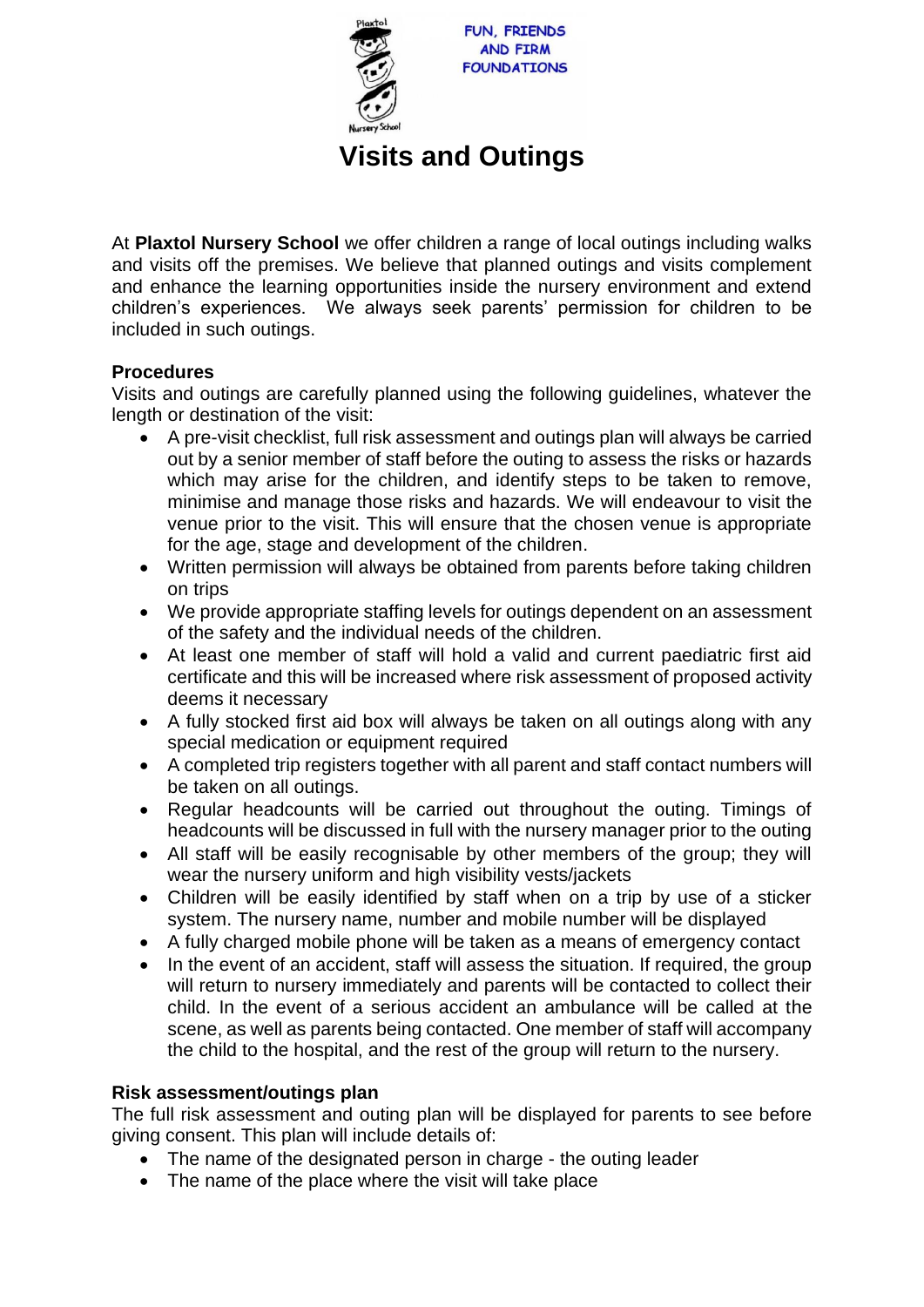- The estimated time of departure and arrival
- The number of children, age range of children, the ratio of staff to children, children's individual needs and the group size
- The equipment needed for the trip, i.e. first aid kit, mobile phone, coats, safety reins, pushchairs, rucksack, packed lunch etc.
- Staff contact numbers
- Method of transportation and travel arrangements (including the route)
- Financial arrangements
- Emergency procedures
- The name of the designated first aider and the first aid provision
- Links to the child's learning and development needs.

### **Use of vehicles for outings**

- All staff members shall inform parents in advance of any visits or outings involving the transportation of children away from the nursery
- The arrangements for transporting children will always be carefully planned and where necessary additional people will be recruited to ensure the safety of the children. This is particularly important where children with disabilities are concerned
- All vehicles used in transporting children are properly licensed, inspected and maintained
- Regular checks are made to the nursery vehicle e.g. tyres, lights etc. and a logbook of maintenance, repairs and services is maintained
- The nursery vehicle is to be kept in proper working order, is fully insured for business use and is protected by comprehensive breakdown cover
- Drivers of vehicles are adequately insured
- All vehicles used are fitted to the supplier's instructions with sufficient numbers of safety restraints appropriate to the age/weight of the children carried in the vehicle. Any mini buses/coaches are fitted with 3-point seat belts
- When we use a mini bus, we check that the driver is over 21 years of age and holds a Passenger Carrying Vehicle (PCV) driving licence. This entitles the driver to transport up to 16 passengers
- When children are being transported, we maintain ratios.

When planning a trip or outing using vehicles, records of vehicles and drivers including licenses, MOT certificates and business use insurance are checked. If a vehicle is used for outings the following procedures will be followed:

- Ensure seat belts, child seats and booster seats are used
- Ensure the maximum seating is not exceeded
- All children will be accompanied by a registered member of staff
- No child will be left in a vehicle unattended
- Extra care will be taken when getting into or out of a vehicle
- The vehicle will be equipped with a fire extinguisher and emergency kit containing warning triangle, torch, blankets, wheel changing equipment etc.

### **Lost children**